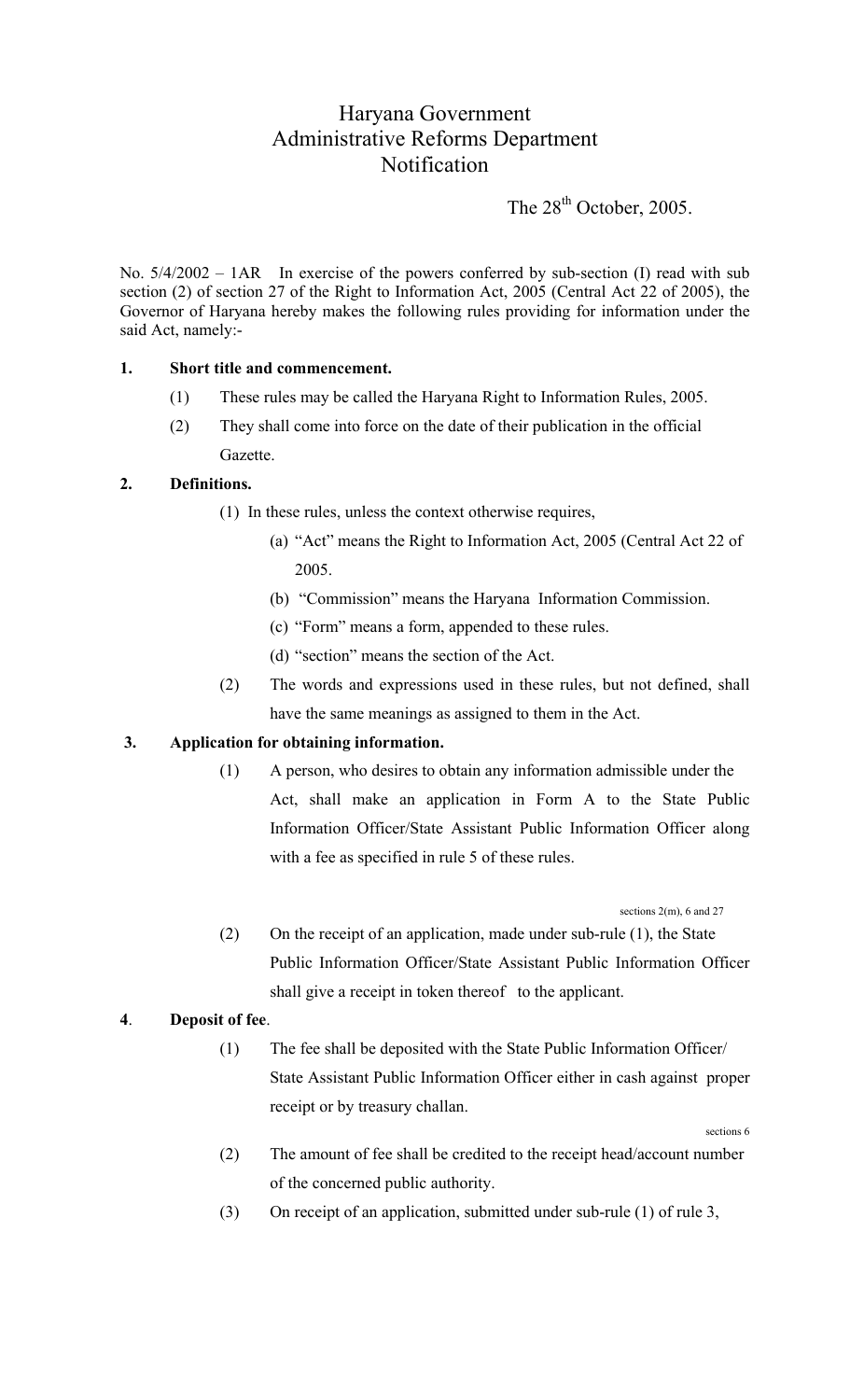the State Public Information Officer/State Assistant Public Information Officer shall scrutinize the application and shall assess how much fee is required to be paid by the applicant for obtaining the information.

- (4) The fee assessed under sub-rule (3), shall be informed to the applicant by the State Public Information Officer/State Assistant Public Information Officer in Form B within a period of seven days from the receipt of application.
- (5) In case the applicant fails to deposit the requisite fee within a period of fifteen days after the issuance of the intimation given to him under subrule (4), it shall be construed that the applicant is no longer interested in obtaining the information, sought for, and his application shall be deemed to have been filed.

### **5. Quantum of fee.**

- (1) An application for obtaining any information under sub-section (1) of section 6 shall be accompanied with a fee of Rs.50. sections 6 and 7
- (2) For providing an information under sub-section (1) of section 7, the fee shall be charged from the applicant at the following rates, namely:-
	- (a) Rs. 10 for each page in A-4 or A-3 size paper, created or copied; and
	- (b) if information is to be provided on a large size of paper than that of specified in clause (a), the actual cost price of such a paper shall be charged.
- (3) For providing an information under sub-section (5) of section 7, the fee shall be charged from the applicant at the following rates, namely:-
	- (a) Rs.50 for providing information in a floppy;
	- (b) Rs.100 for providing information in diskette; and
	- (c) if information sought is of such a nature, which is contained in a printed document of which a price has been fixed, then that information shall be provided after charging the price, fixed for that printed document. However, if only an extract or page of such a printed document is asked for, then a fee of Rs.10 per page shall be charged.
- (4) No fee for inspection of record shall be charged, if such an inspection is made for one hour only. However, if inspection is made for a period of more than one hour, then a fee of rupees ten shall be charged for every fifteen minutes in excess of first hour. Every fraction of the period above fifteen minutes, shall be construed as a complete period of fifteen minutes and it shall be charged as full period of fifteen minutes.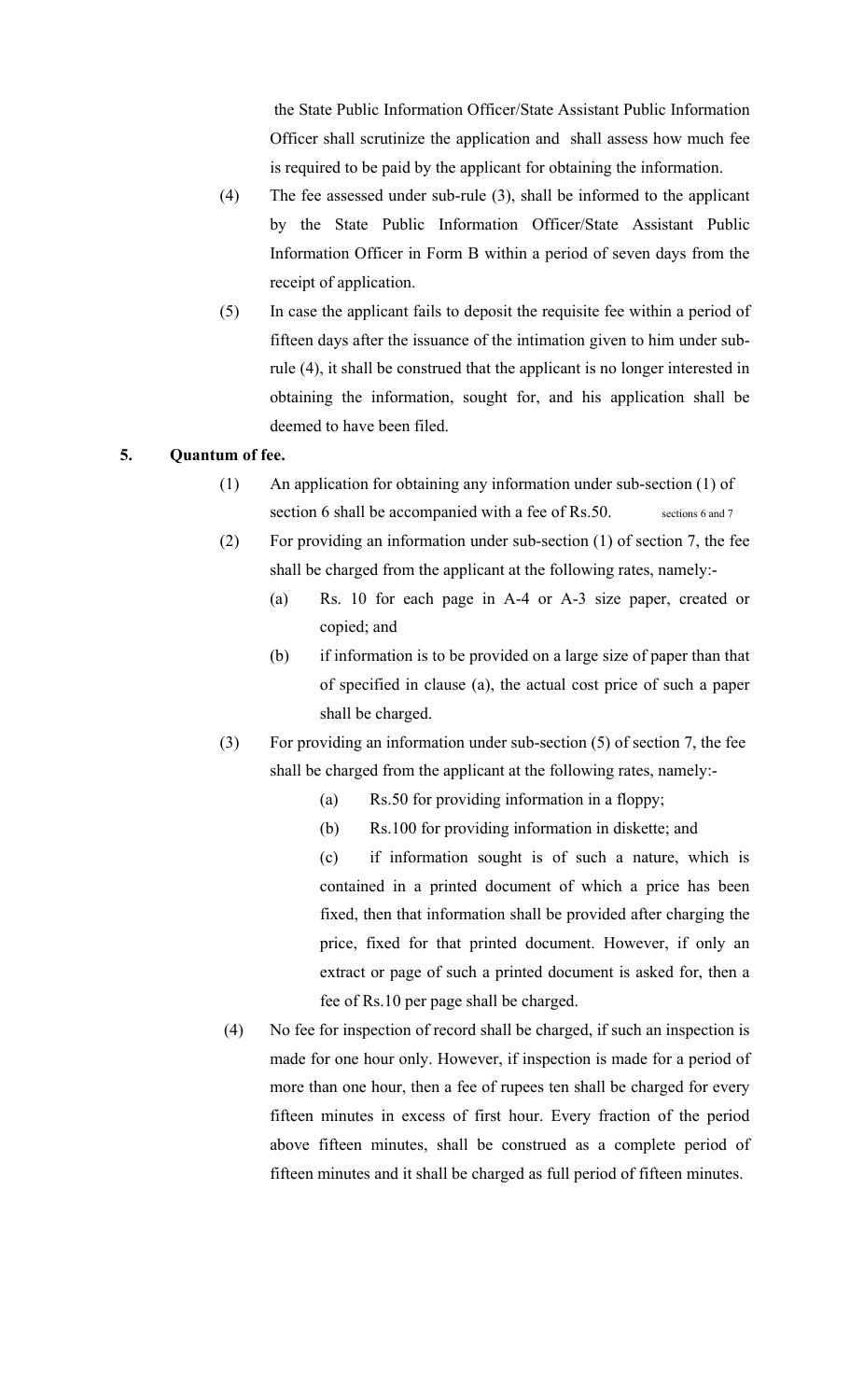### **6. Procedure to be followed in deciding appeal.**

Before deciding an appeal, the Commission Shall,--

section 19(10)

- (a) serve notice to the concerned persons;
- (b) entertain any evidence in support of appeal, which may be oral or in writing form the concerned persons;
- (c) examine on oath or by having affidavits from the persons concerned;
- (d) persue or inspect the documents or any records or copies thereof;
- (e) inquire through the authorized officer the facts of an appeal or may require facts in detail, if it so deems appropriate, hear the State Public Information Officer or any other senior officer who had decided the first appeal, as the case may be; and
- (f) receive evidence on affidavits from the State Public Information Officer or any senior officer who had decided the first appeal or from any other person from whom the evidence may be deemed necessary.

### **7. Mode of serving notice.**

The Commission may serve notice to the persons concerned in any of the

following modes, namely :--<br>section 19(10)

- (a) by hand delivery(dasti) through process server; or
- (b) by registered post with acknowledgement due; or
- (c) by publication in the newspaper.

### **8. Order by the Commission.**

- (1) The Commission shall make order in writing and pronounce the same in the presence of the concerned parties. section 19(10)
- (2) The party concerned may, obtain the copy of the order from the Commission.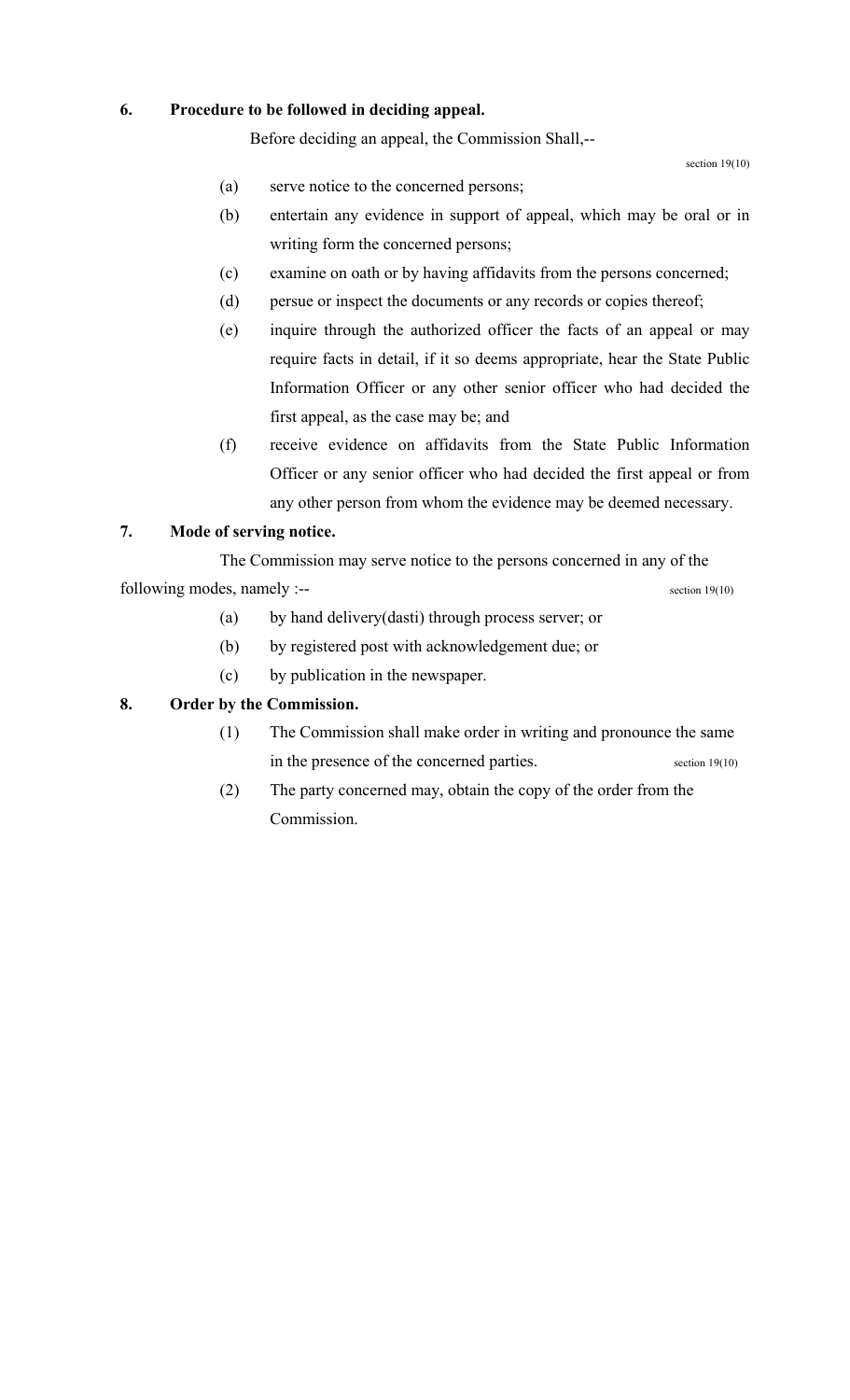### Form A

# [See rule  $3(1)$ ]

To

The State Public Information Officer/ State Assistant Public Information Officer, (Name of the office with address)

- 1. Full name of the applicant:
- 2. Address:
- 3. Particulars of information required:-
	- (i) Subject matter of information\*
	- (ii) The period to which the information relates\*\*
	- (iii) Description of the information required\*\*\*
	- (iv) Whether information is required by post or in person (the actual postal charges shall be included in addition to the fees.)
	- (v) In case by post (Ordinary, Registered or Speed)

Date:

Place : Signature of the Applicant.

- \* Broad category of the subject to be indicated (such as Grant/Government land/ Service matters/Licenses etc.)
- \*\* Relevant period for which information is required to be indicated.
- \*\*\* Specific details of the information are required to be indicated.

### **ACKNOWLEDGEMENT**

Received your application dated \_\_\_\_\_\_\_\_\_\_\_\_\_\_\_\_ ,-- vide Diary No. dated \_\_\_\_\_\_\_\_\_\_\_\_\_ .

> (Signature) State Public Information Officer/ State Assistant Public Information Officer

Name of the Department/Office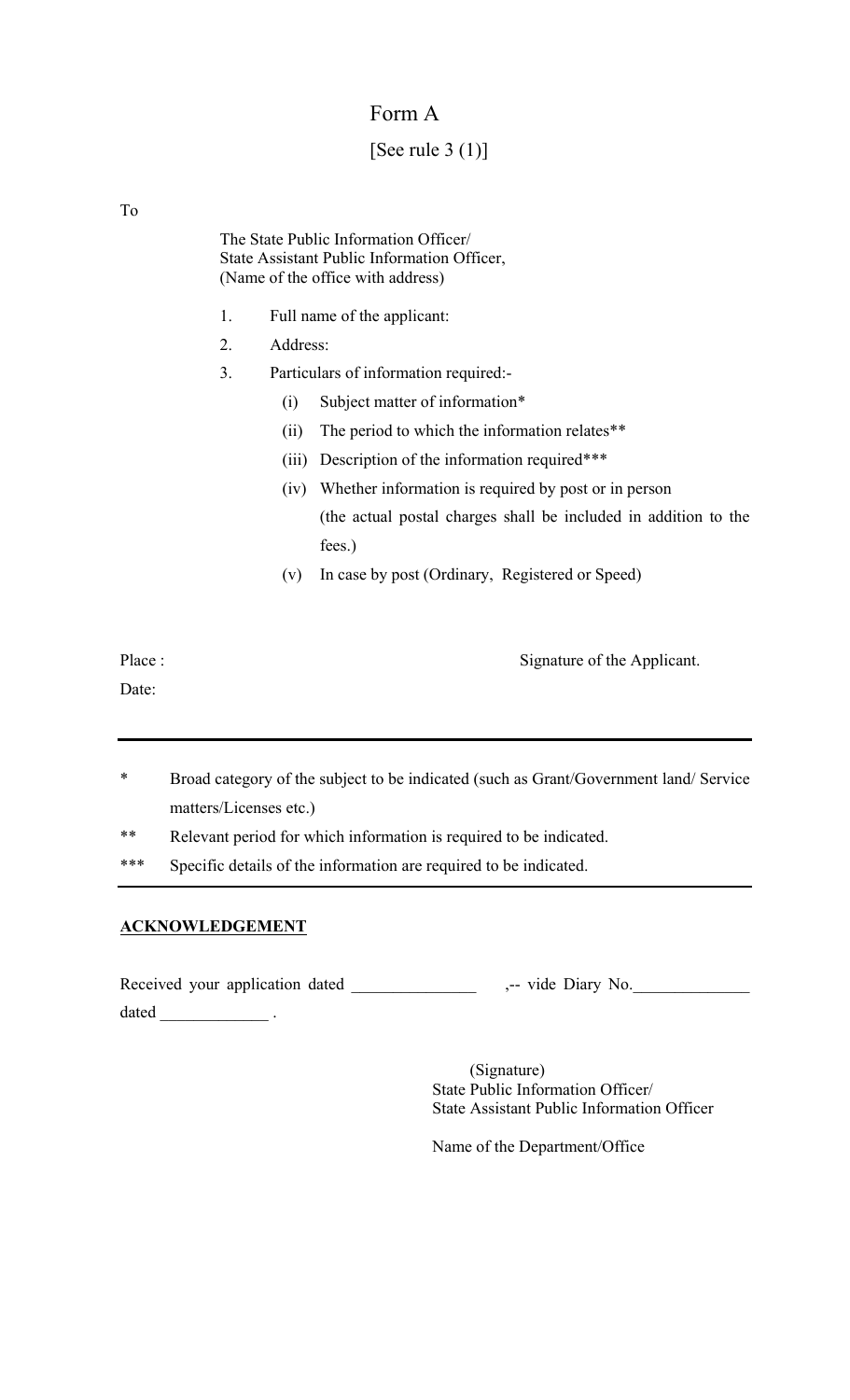### **Form** B

### [See rule  $4(4)$ ]

From

| State Public Information Officer/          |
|--------------------------------------------|
| State Assistant Public Information Officer |
| (Name of Department/Office)                |

To

Name and address of the applicant.

Sir,

Please refer to your application dated \_\_\_\_\_\_\_\_\_\_\_\_\_\_\_ addressed to the undersigned requesting information regarding \_\_\_\_\_\_\_\_\_\_\_\_\_\_. The additional fee for supplying this information to you is Rs.

2. You are hereby informed to pay the fee at this office either in cash or in a Government treasury through challan and send a copy of the challan to this office within a period of fifteen days and collect the information on \_\_\_\_\_\_\_\_\_\_\_.

3. The amount of fee shall be deposited in the receipt head/account No. (to be intimated to the applicant by the concerned department.)

**State Public Information Officer/ State Assistant Public Information Officer.** 

> S.C.CHOUDHARY Financial Commissioner and Principal Secretary to Government, Haryana, Administrative Reforms Department.